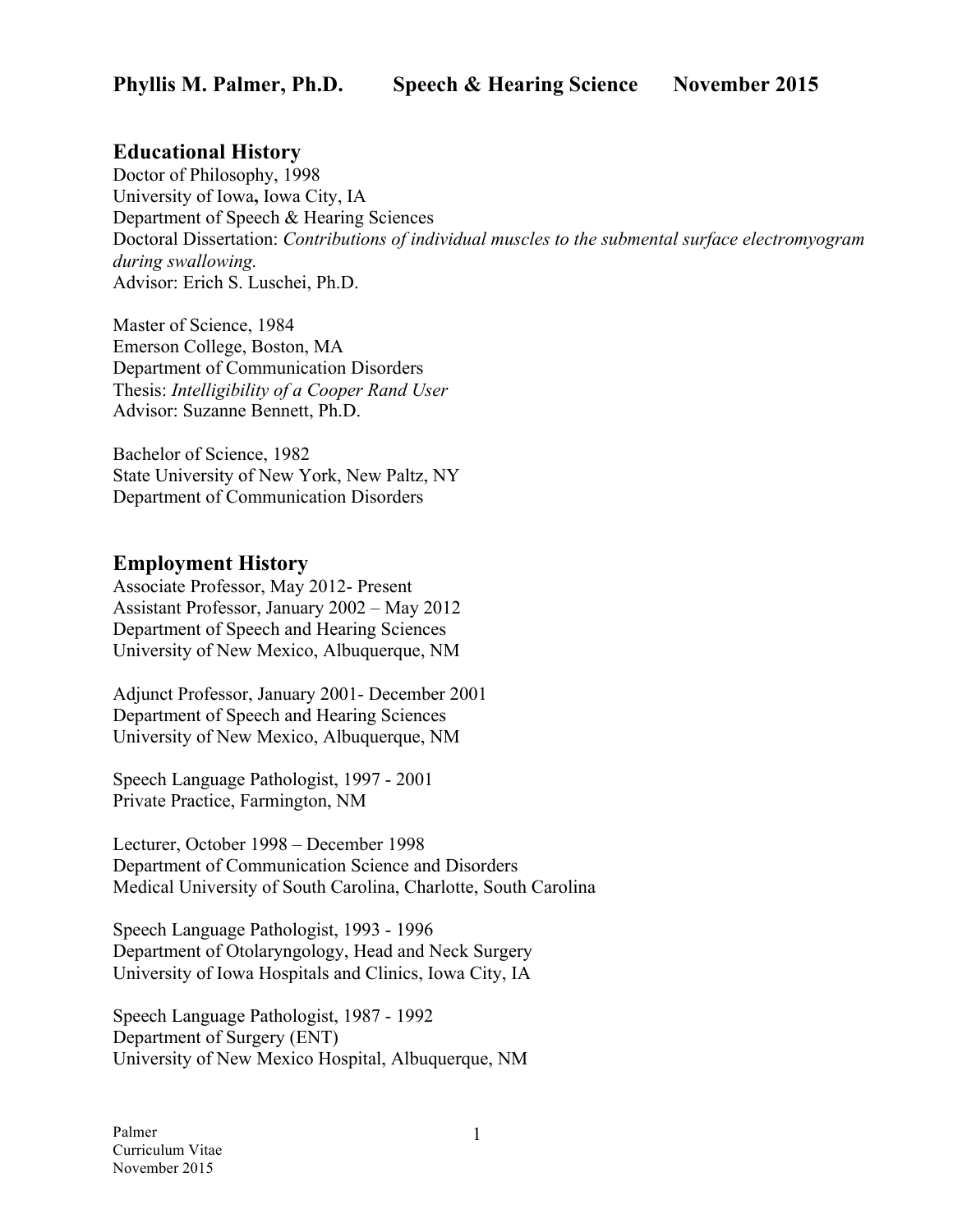#### S**cholarly Achievements**

#### *Articles in Refereed Journals*

- Neel, A.T., **Palmer, P.M.**, Sprouls, G., & Morrison, L. (2015) Muscle weakness and speech in oculopharyngeal muscular dystrophy. *Journal of Speech Language and Hearing Research, 58*, 1-12.
- Sprouls, G., **Palmer, P.M**. & Luschei, E.S. (2013). Effortful swallow in OPMD. *Journal of Medical Speech-Language Pathology*. 21(1)
- Neel, AT & **Palmer, PM** (2012). Is tongue strength an important influence on rate of articulation in diadochokinetic and reading tasks? *Journal of Speech Language and Hearing Research, 55(1).*
- **Palmer, P.M.**, Neel, A.T., Sprouls, G., & Morrison, L. (2010) Swallow characteristics in patients with oculopharyngeal muscular dystrophy. *Journal of Speech Language and Hearing Research, 53*, 1567-1578.
- Palmer, P.M., Jaffe, D.M., McCulloch, T.M., Finnegan, E.M., Van Daele, D.J. & Luschei, E.S. (2008). Quantitative contributions of the muscles of the tongue, floor of mouth, jaw and velum to intraoral pressure generation. *Journal of Speech Language and Hearing Research*, 51(4): 828-35.
- Neel, A.T., **Palmer, P.M.**, & Gass, C.A. (2008). Can IOPI be used to measure tongue pressure for speech sounds? *Journal of Medical Speech-Language Pathology*, 16(4), 235-241.
- Neel, A.T., **Palmer, P.M.**, Sprouls, G., & Morrison, L. (2006). Tongue Strength and Speech Intelligibility in Oculopharyngeal Muscular Dystrophy. *Journal of Medical Speech-Language Pathology*, 14(4), 273-277.
- Palmer, P.M., McCulloch, T.M., Jaffe, D. & Neel, A.T. (2005). Effects of a sour bolus on the intramuscular electromyographic activity of muscles in the submental region. *Dysphagia*, 20(3), 210-217.
- Van Daele, D.J., McCulloch, T.M., **Palmer, P.M.** & Langmore, S.E. (2005). Timing of glottic closure during swallowing: A combined electromyographic and endoscopic analysis. *Annals of OtolRhinolLaryngol, 114(6)*, 478-87*.*
- Palmer, P.M., Luschei, E.S., Jaffe, D. & McCulloch, T.M. (1999). Contributions of individual muscles to submental surface EMG during swallowing. *Journal of Speech and Hearing Research*, 42(6), 1378-91.
- Perlman, A.L.**, Palmer, P.M.**, McCulloch, T.M. & VanDaele, D.J. (1999). Electromyographic activity from human laryngeal, pharyngeal, and submental muscles during swallowing. *Journal of Applied Physiology,* 86(5), 1663-9.
- Verdolini, K., Druker, D.G., **Palmer, P.M.** & Samawi, H. (1998). Laryngeal adduction in resonant voice. *Journal of Voice*: 12(3), 315-327.

Palmer Curriculum Vitae November 2015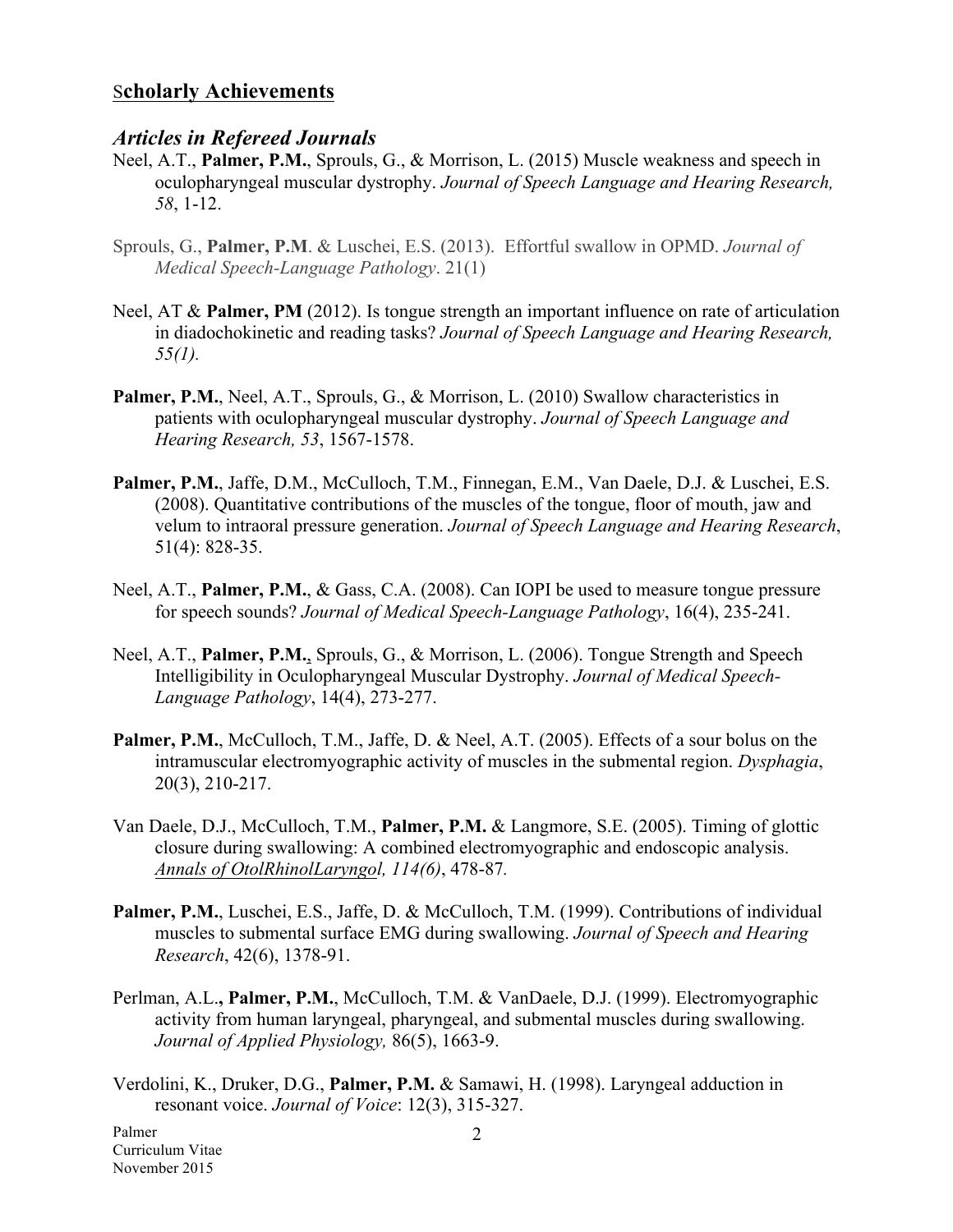- Verdolini, K. & **Palmer, P.M.** (1997). Assessment of a "Profiles" approach to voice screening. *Journal of Medical Speech-Language Pathology* , 5(4), 217-232.
- McCulloch, T.M., Perlman, A., **Palmer, P.M.**, VanDaele, D. (1996). Laryngeal activity during swallow, phonation, and Valsalva: An electromyographic analysis. *Laryngoscope:* 106(11), 1351-1358.
- **Palmer, P.M., Dutton, J.M., McCulloch, T.M. & Smith, R.J. (1995). Trends in the use of** tracheotomy in the pediatric patient: The Iowa experience. *Head & Neck*, 17(4): 328-33.
- Dutton, J.M., **Palmer, P.M.**, McCulloch, T.M. & Smith, R.J. (1995). Mortality in the pediatric patient with tracheotomy. *Head & Neck*, 17(5): 403-408.
- Davis, M., **Palmer, P.M.**, & Kelsey, C. (1990). Use of C-arm fluoroscope to examine patients with swallowing disorders. *American Journal of Roentgenology*, 155(5): 986-8.

## *Other Publications*

- **Palmer, P.M.** (2013). Can you swallow this? Thoughts on swallowing for those with OPMD. *OPMD Registry Review Newsletter, 1: 5-6.*
- **Palmer, P.M.** (2010). Oculopharyngeal Muscular Dystrophy. In H.N. Jones & J.C. Rosenbek (Eds.), Dysphagia in Rare Conditions: An Encyclopedia. San Diego,CA: Plural Publishing.
- **Palmer, P.M.** & Neel, A.T. (2006). Oculopharyngeal Muscular Dystrophy. *Perspectives on Neurophysiology and Neurogenic Speech and Language Disorders, 16*(2), 17-21.

## *Works in Progress*

#### *Submitted for review:*

Palmer, P.M., Romero-Clark, C., Coe, T., Wiest, P. & Morrison, L. (submitted). A retrospective review of swallow deficits in a New Mexico cohort of patients with OPMD.

*In progress:*

Palmer, P.M. Intraoral pressure endurance and stability in aging and disease.

#### *Invited or Refereed Abstracts and/or Presentations*

- Palmer, P.M., Golden, S., Chavez, J., Thul, N., Romero-Clark, C., Sauder, C. & Olson. G.T. (2014, November). Impact of OPMD on Voice. Presented at ASHA Convention, Orlando, FL.
- **Palmer, P.M.,** Padilla, A., Maestas, D., Romero-Clark, C., Sauder, C. & Olson. G.T. (2014, November). Impact of OPMD on Nasal Resonance. Presented at ASHA Convention, Orlando, FL.
- Palmer, P.M., Golden, S., Chavez, J., Thul, N., Romero-Clark, C., Sauder, C. & Olson. G.T. (2014, October). Impact of OPMD on Voice. Presented at NMSHA Convention, Albuquerque, NM.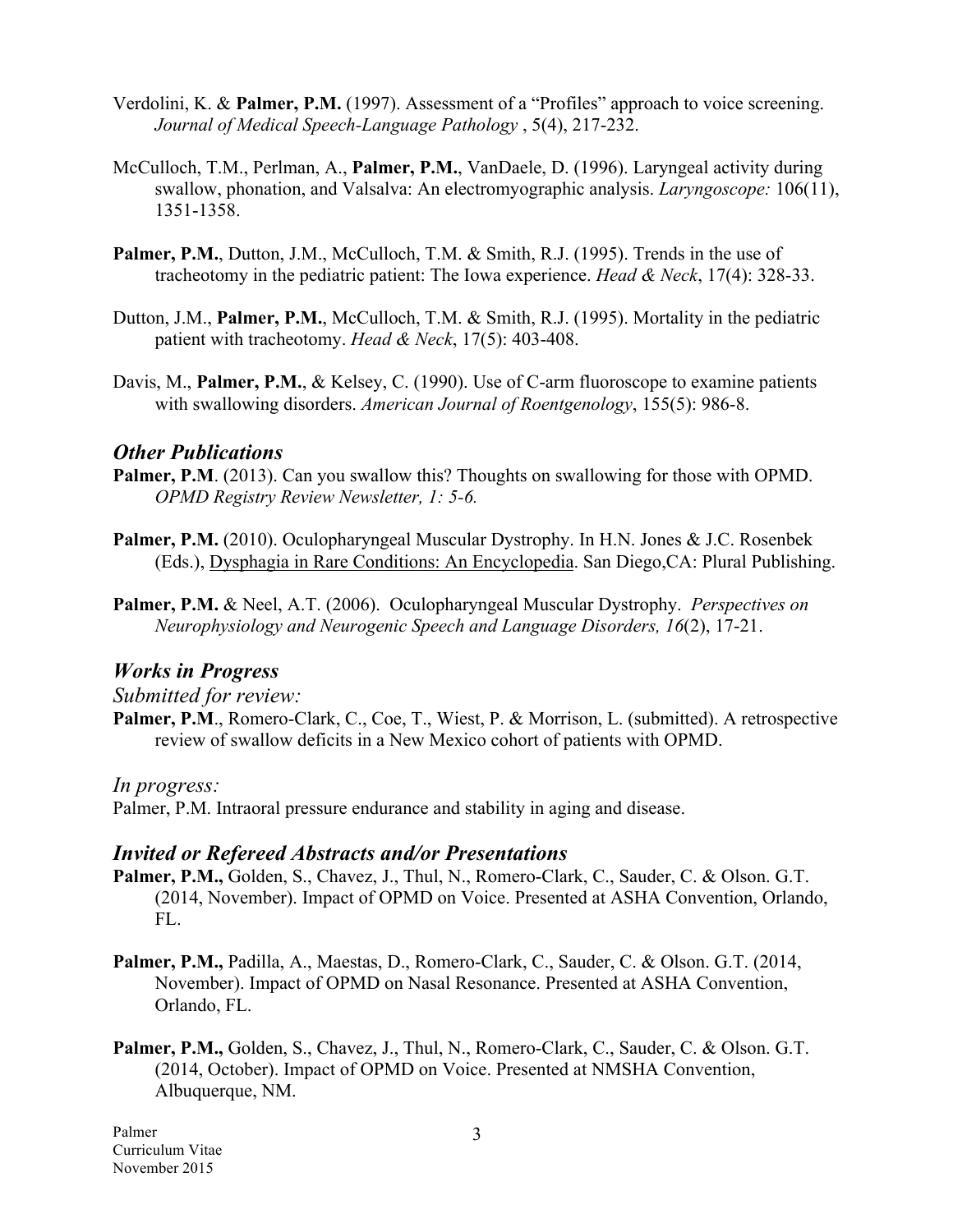- **Palmer, P.M.,** Padilla, A., Maestas, D., Romero-Clark, C., Sauder, C. & Olson. G.T. (2014, October). Impact of OPMD on Nasal Resonance. Presented at NMSHA Convention, Albuquerque, NM.
- **Palmer, P.M.,** Griego, E., Mahoney, J. (2014, October). Impact of aging and gender on oral muscle stability. Presented at NMSHA Convention, Albuquerque, NM.
- Palmer, P.M., Mahoney, J., & Rosenberg, K. (2013, November). Mining Endurance: Reconsideration of Oral Motor Function. Presented at ASHA Convention, Chicago, Il.
- Palmer, P.M., & Mahoney, J. (2012, October). Oral Motor Stability in Aging and OPMD. Poster presented at New Mexico Speech & Hearing Conference, Albuquerque, NM.
- **Palmer, P.M.,** Chavez, J. (2012, March). The impact of botox and myotomy on UES dysfunction in patients with OPMD. Presentation accepted for Dysphagia Research Society Conference, Toronto, CA.
- Neel, A.T., **Palmer. P.M**., Martin, B.J., & Cunningham, D.S. (2012, March). Diadochokinetic Speech Rates and Tongue Strength. Poster presented at Motor Speech Conference, CA.
- **Palmer, P.M.** (2011, October). Treatment of swallowing and voice problems in patients with OPMD. An invited lecture presented at the MDA OPMD Family Conference, Albuquerque, NM.
- Palmer, P.M., Neel, A.T., Sprouls, G., & Morrison, L. (2010, March) Swallow characteristics in patients with oculopharyngeal muscular dystrophy. Poster presented at Dysphagia Research Society Conference, San Antonio, TX.
- **Palmer, P.M**. (2009, October). Current treatment of dysphagia in patients with OPMD. An invited lecture presented at the MDA OPMD Family Conference, Albuquerque, NM.
- Sprouls, G., **Palmer, P.M.** (2008, March). Effortful swallow in patients with Oculopharyngeal Muscular Dystrophy. Poster presented at the Dysphagia Research Society Conference, Isle of Palms, SC.
- Chisolm, M., **Palmer, P.M.** (2008, March). Effect of tongue piercing on tongue strength and swallow pressure. Poster presented at the Dysphagia Research Society Conference, Isle of Palms, SC.
- **Palmer, P.M**. (2007, October). Treatment options for Swallow deficits in patients with OPMD. Invited lecture presented at the MDA OPMD Conference, Albuquerque, NM.
- **Palmer, P.M., Romero-Clark, C., Coe, T. et al (2006). Swallow deficits in a Northern New** Mexican cohort of patients with OPMD. *Dysphagia*, 21(4), 321.
- **Palmer, P.M.,** Garrison, K., Romero-Clark, C., Coe, T., Morrison, L., Wiest, P., & Spafford, M. (2006, March). Swallow deficits in a cohort of New Mexicans with oculopharyngeal

Palmer Curriculum Vitae November 2015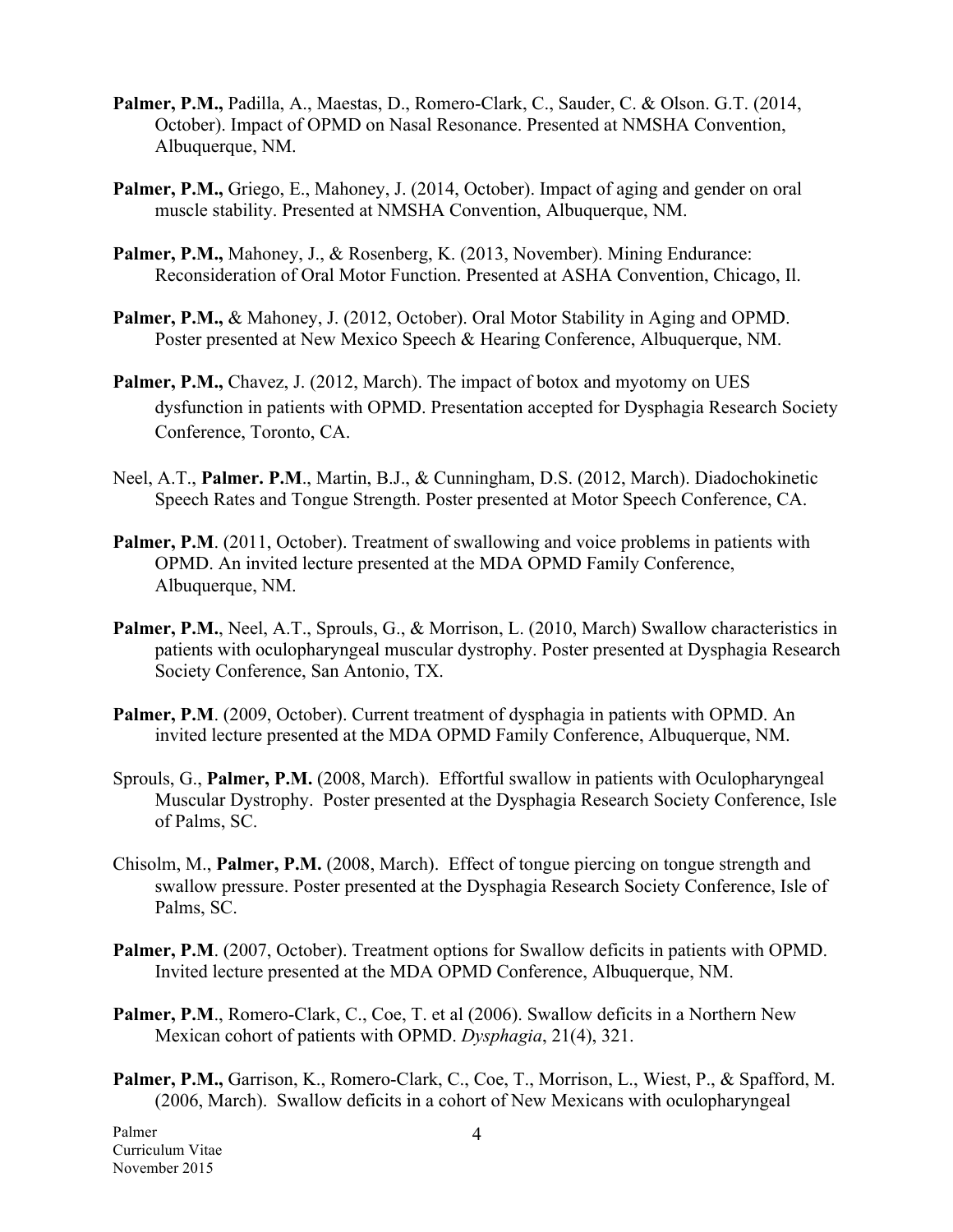muscular dystrophy. Poster presented at the Dysphagia Research Society Conference, Scottsdale, AZ.

- Neel, A.T., **Palmer, P.M.,** Sprouls, G., & Morrison, L. (2006, March). Tongue strength and speech in oculopharyngeal muscular dystrophy. Poster presented at the Conference in Motor Speech, Austin, TX.
- Palmer, P.M., Neel, A.T., Sprouls, G., Romero-Clark, C., & Morrison, L. (2005, November). Voice, speech and swallow characteristics in a cohort of New Mexicans with oculopharyngeal muscular dystrophy. Poster presented at the American Speech Language and Hearing Conference, San Diego, CA.
- **Palmer, P.M**. (2005, October). Swallow deficits in patients with OPMD. Invited lecture presented at the MDA OPMD Conference, Albuquerque, NM.
- **Palmer, P.M**. (2003, October). What we know about swallow deficits in patients with OPMD. Invited lecture presented at the MDA OPMD Conference, Albuquerque, NM.
- Palmer, P.M., McCulloch, T.M. & Jaffe, D. (2002). Effects of sour bolus on EMG of various oral muscles during swallowing. *Dysphagia*, 17(2), 175. (abstract & oral presentation at Dysphagia Research Society, 2001)
- **Palmer, P.M**. (2001, September). Interpretation of Modified Barium Swallow/Video Fluoroscopic Swallow Exams. Invited lecture presented at the New Mexico Speech and Hearing Convention, Albuquerque, NM.
- Palmer, P.M. (2000, March). Pediatric Dysphagia. Invited lecture presented at the Missouri Speech and Hearing Convention, Springfield, MO.
- **Palmer, P.M**. (2000, March). A neurophysiologic model of normal swallowing and its clinical applications. Invited lecture presented at the Southwest Conference, Albuquerque, NM.

## *Research Funding*

*Project Title:* Treatment of Swallow Disorders in patients with OPMD. Principle Investigator: Phyllis M. Palmer Funding organization: Research Allocation Committee Starting and stopping dates, January 2014-May 2015. Amount awarded for the period listed (direct costs and indirect costs): \$6850.

*Project Title:* Outcome Measures in patients with OPMD. Principle Investigator: Sarah Youssof Funding organization: Clinical& Translational Science Center

*Project Title*: Clinical Practice Research Institute: MRI & Oral motor function in patients with OPMD Principal investigator: Phyllis M. Palmer Funding organization: American Speech & Hearing Association

Palmer Curriculum Vitae November 2015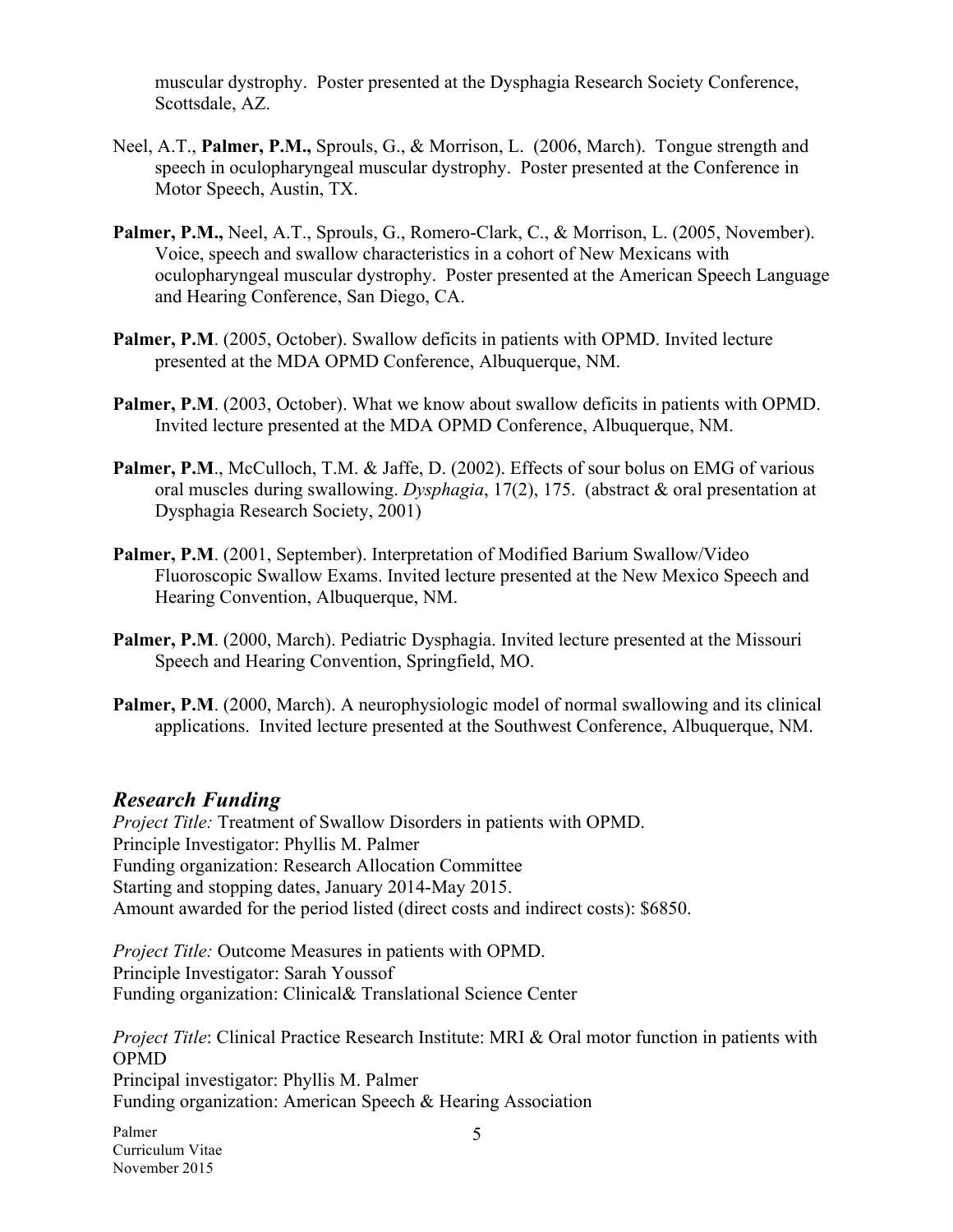Starting and stopping dates, July 2009-July 2010. Amount awarded for the period listed (direct costs and indirect costs): travel and mentorship

*Project Title*: Efficacy of Lee Silverman Voice Treatment as a treatment for Dysphagia in patients with Parkinson's disease.

Principal investigator, as listed on title page: Phyllis M. Palmer

Funding organization: Research Allocation Committee Small Grant

Starting and stopping dates, October 2002-December 2003.

Amount awarded for the period listed (direct costs and indirect costs): \$2861.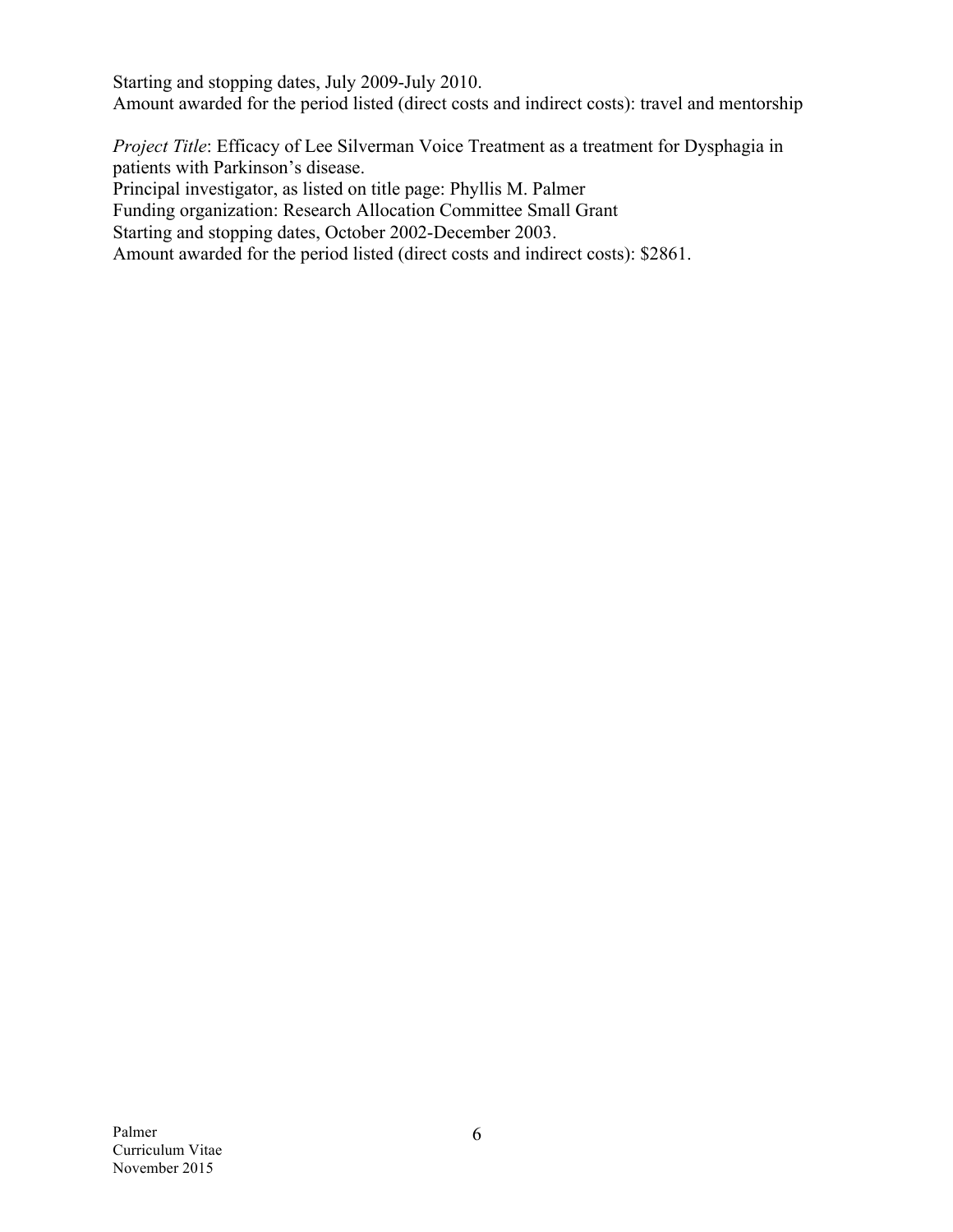# **Teaching**

#### **Masters Thesis Advisement:**

Diondra Maestas, (incomplete). Use of Mendelsohn Maneuver in patients with OPMD. Cai Ewing, M.S., July 2010. Reliability and agreement of a brief intelligibility rating task. Gwyn Sprouls, M.S., Dec 2008. Effortful swallow in patients with Oculopharyngeal Muscular Dystrophy.

Maria Chisolm, M.S., May 2008. Effect of tongue piercing on tongue function and swallow pressure.

#### **Bachelor's Honors Advisement:**

Linda Jaskolski, Fall 2006, B.S., OPMD and Quality of Life

# **Teaching:**

| University Of New Mexico |                                                                                                                                                                                                           |
|--------------------------|-----------------------------------------------------------------------------------------------------------------------------------------------------------------------------------------------------------|
| 2014, Fall               | Dysphagia, SHS517<br>Introduction to Communication Disorders, SHS302/SPED302<br>Undergraduate Problems: Aaron Padilla<br>Graduate Problems: Diondra Maestas                                               |
| $2014$ , Spring          | Voice Disorders, SHS525, n=17<br>NEW: Medical Speech Pathology, SHS535<br>Undergraduate Problems: Aaron Padilla<br>Graduate Problems: Stacy Golden<br>Graduate Thesis: Diondra Maestas                    |
| 2013, Fall               | Dysphagia, SHS517, n=16<br>Introduction to Communication Disorders, SHS302/SPED302, n=53<br>Undergraduate Problems: Aaron Padilla<br>Graduate Thesis: Diondra Maestas                                     |
|                          | 2013, Summer Graduate Problems: Jennifer Mahoney                                                                                                                                                          |
| $2013$ , Spring          | Voice Disorders, SHS525, $n=18$<br>NEW as ONLINE: Introduction to Communication Disorders, SHS 302/SPED<br>$302$ , $n = 55$<br>Undergraduate Problems: Aaron Padilla<br>Graduate Problems: Jessica Chavez |
| 2012, Fall               | Dysphagia, SHS 517, $n = 11$<br>NEW as HYBRID: Introduction to Communication Disorders, SHS 302/SPCED<br>$302$ , $n = 45$<br>Graduate Problems: Jessica Chavez                                            |
| $2012$ , Spring          | Voice Disorders, SHS525, n=14                                                                                                                                                                             |
| 2011, Fall               | Dysphagia, SHS517, $n = 16$                                                                                                                                                                               |
|                          |                                                                                                                                                                                                           |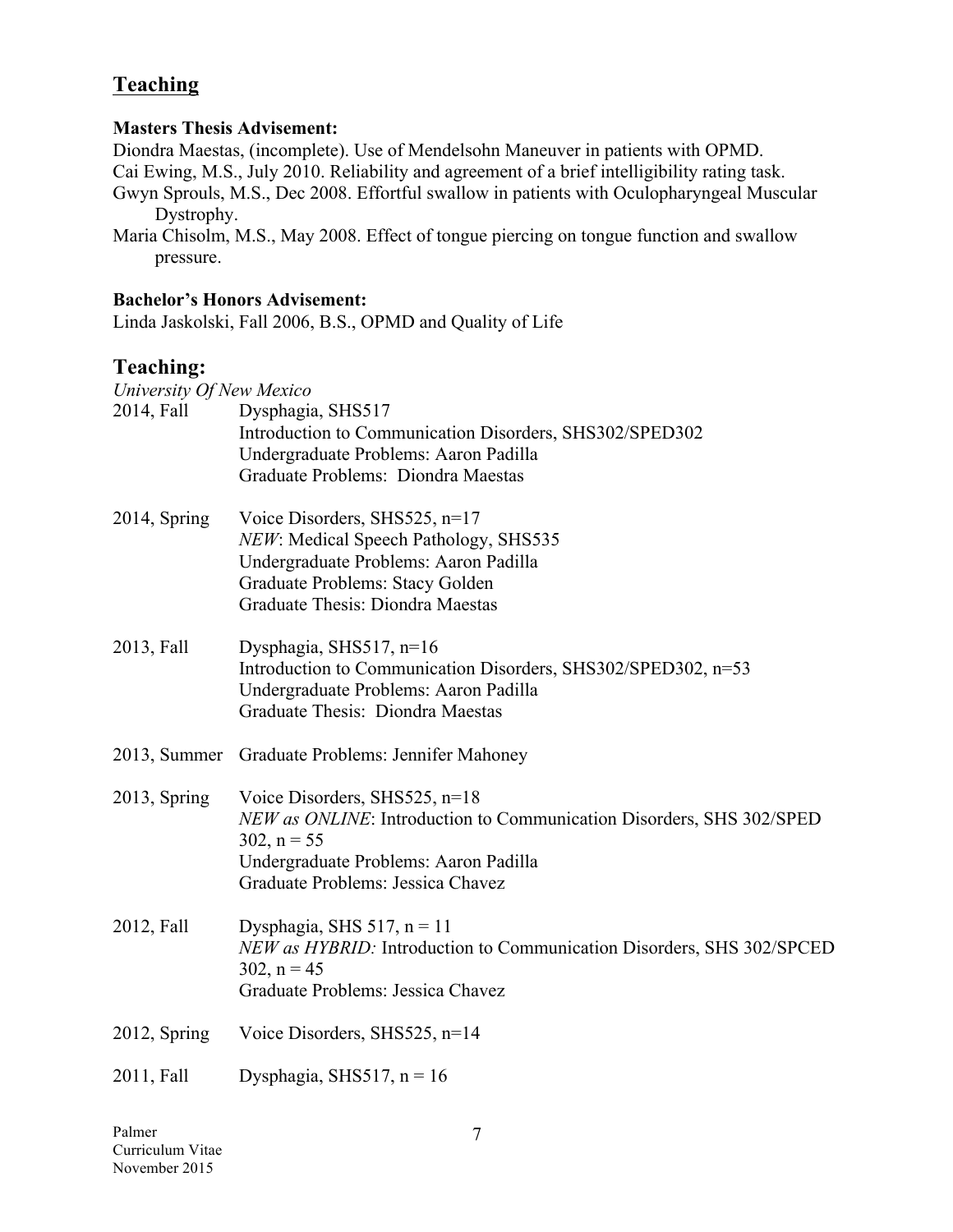| Palmer       | 8                                                                                                                                                                                                    |
|--------------|------------------------------------------------------------------------------------------------------------------------------------------------------------------------------------------------------|
| 2003, Fall   | Introduction to Communication Disorders, SHS302/SPCED302, $n = 28$                                                                                                                                   |
| 2004, Spring | Introduction to Communication Disorders, SHS $302/SPCED$ $302$ , $n = 38$<br>Voice Disorders, SHS525, $n = 27$<br>Graduate Problems, SHS 551, $n = 2$<br>Undergraduate Problems, SHS $451$ , $n = 1$ |
| 2004, Fall   | Introduction to Communication Disorders, SHS $302/SPCED$ $302$ , $n = 34$<br>Graduate Problems, SHS551, n=<br>Undergraduate Problems, SHS 451, N=                                                    |
| 2005, Spring | Voice Disorders, SHS525, $n = 34$<br>Undergraduate Problems, SHS $451$ , $n = 3$                                                                                                                     |
|              | 2005, Summer Undergraduate Problems, SHS $451$ , $n = 2$                                                                                                                                             |
| 2005, Fall   | Dysphagia, SHS 517, $n = 26$<br>Undergraduate Problems, SHS $451$ , $n = 2$                                                                                                                          |
| 2006, Spring | Voice Disorders, SHS 525, $n = 15$<br>Graduate Problems, SHS 551, $n = 1$<br>Undergraduate Problems, SHS $451$ , $n = 2$                                                                             |
| 2006, Fall   | Dysphagia, SHS517, $n = 28$<br>Graduate Problems, SHS 551, $n = 4$<br>Undergraduate Problems, SHS $451$ , $n = 1$                                                                                    |
| 2007, Spring | Voice Disorders, SHS525, $n = 33$<br>Graduate Thesis: n=2                                                                                                                                            |
| 2007, Fall   | Dysphagia, SHS517, $n = 21$<br>Graduate Thesis: n=2                                                                                                                                                  |
| 2008, Spring | Graduate Thesis: n=2                                                                                                                                                                                 |
| 2008, Fall   | Dysphagia, SHS517, $n = 16$<br>Graduate Thesis: n=1                                                                                                                                                  |
| 2009, Spring | Voice Disorders, SHS525, $n = 17$                                                                                                                                                                    |
| 2009, Fall   | Dysphagia, SHS517, $n = 22$<br>Graduate Problems: n=2                                                                                                                                                |
| 2010, Spring | Voice Disorders, SHS525, n=18                                                                                                                                                                        |
| 2010, Fall   | Dysphagia, SHS517, $n = 11$                                                                                                                                                                          |
| 2011, Spring | Voice Disorders, SHS525, $n=14$                                                                                                                                                                      |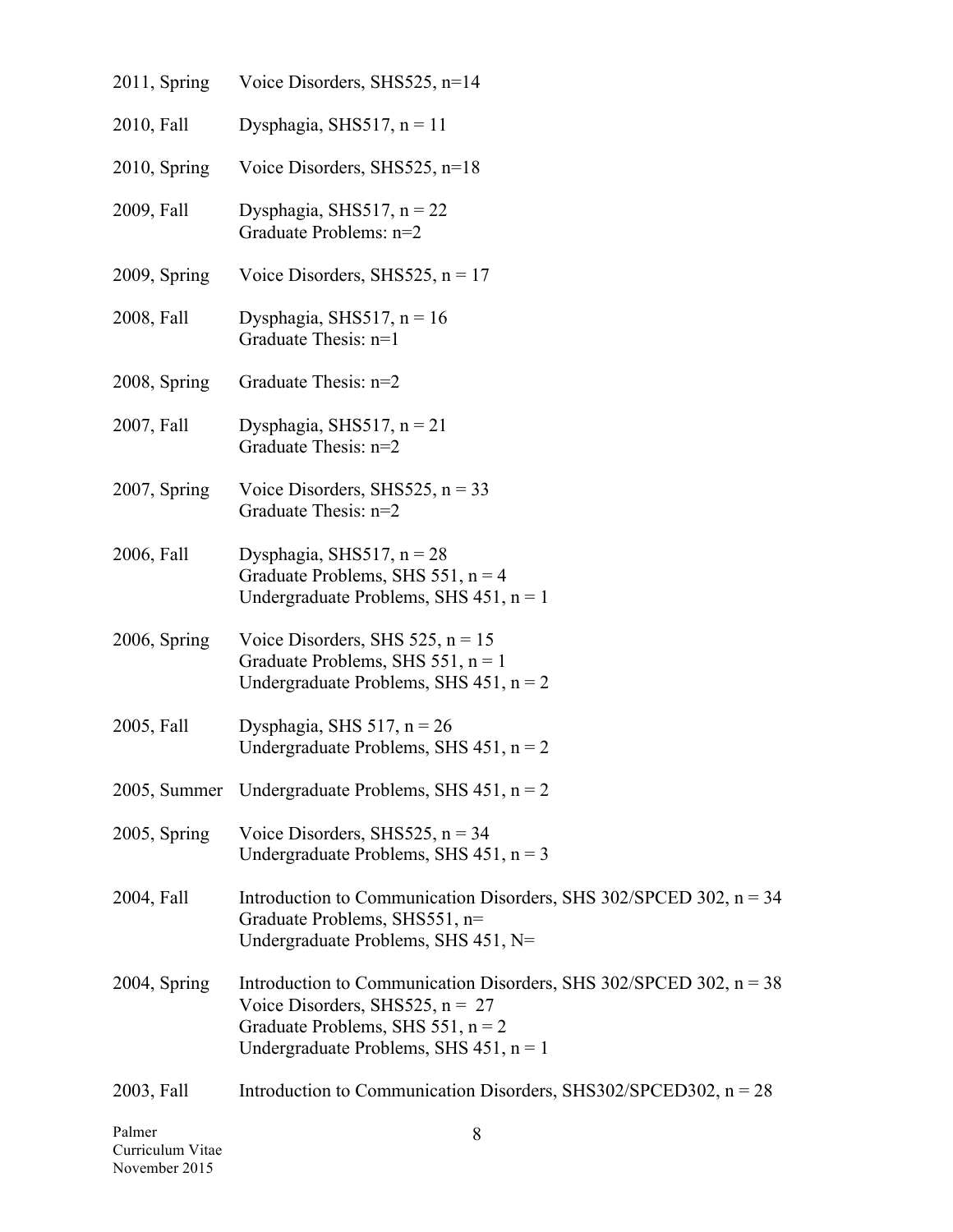|                                      | Dysphagia, SHS $517$ , $n = 16$                                                                        |  |  |
|--------------------------------------|--------------------------------------------------------------------------------------------------------|--|--|
| $2003$ , Spring                      | Dysphagia, SHS517, $n = 12$<br>Voice Disorders, SHS525, $n = 26$<br>Graduate Problems, SHS551, $n = 1$ |  |  |
| 2002, Fall                           | Dysphagia, SHS517, $n = 23$<br>Graduate Problems, SHS551, $n = 1$                                      |  |  |
| $2002$ , Spring                      | Voice Disorders, SHS525, $n = 25$                                                                      |  |  |
| 2001, Fall                           | Dysphagia, SHS517, $n = 21$                                                                            |  |  |
| $2001$ , Spring                      | Voice Disorders, SHS525, $n = 20$                                                                      |  |  |
| Medical University of South Carolina |                                                                                                        |  |  |

1998, Fall Dysphagia, CSD540,  $n = 16$